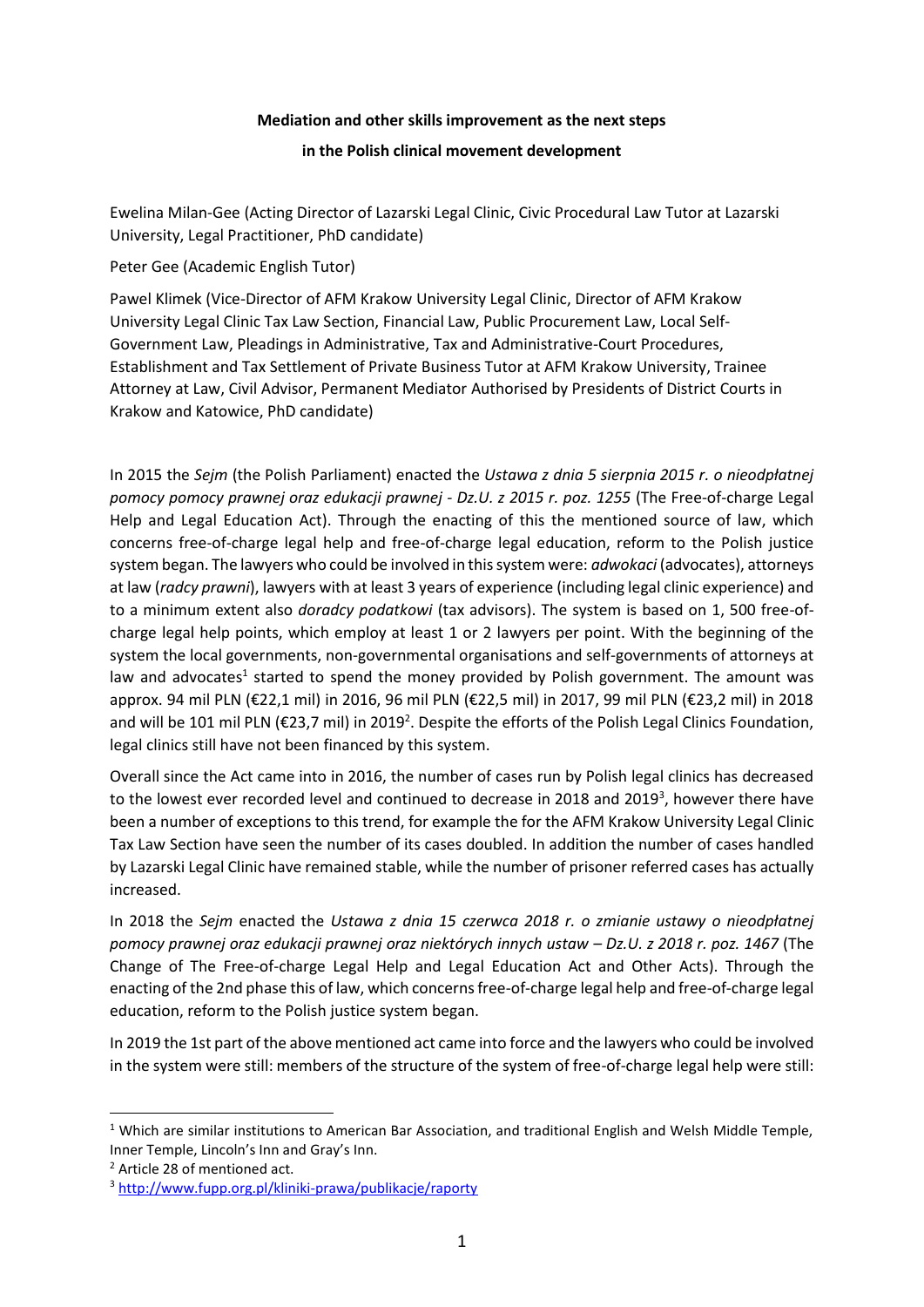advocates, attorneys at law, lawyers with at least 3 years of experience (including legal clinic experience) and to a minimum extent tax advisors.

However nearly 30% of the free-of-charge legal points started to be managed *by doradcy obywatelscy* (civil advisors - a new quasi-legal professionals) only.

At the moment, it has been estimated that there are there might be approx. 400 civil advisors in Poland. The authors of presentation believe that this number is insufficient and that these advisors should be also trained lawyers only.

In 2020 the 2nd part of the above mentioned act will come into force and the lawyers who will be able to work in the system will still be: advocates, attorneys at law, lawyers with at least 3 years of experience (including legal clinic experience) and to a minimal extent tax advisors.

However nearly 30% of the free-of-charge legal points will have to be managed by civil advisors, who at the same time will have to be permanent mediators authorised by the presidents of district courts.

In 2020 the number of cases run by Polish legal clinics will probably continue to decrease.

The reform of the Polish justice system is in progress and Polish legal clinics are in a crisis in terms of the number of run cases. However the level of clinical legal education is still very high.

Many students are interested in legal clinics because of the minimum of at least 3 years of experience, which they can gain during their legal studies. This can give them the opportunity to gain valuable practical legal experience and employment in free-of-charge legal points, which is a good solution for not wealthy graduates, who cannot afford opening their own legal business immediately after graduation. What is more, many students are interested in playing a part in legal clinics activities, such as AFM Krakow University Legal Clinic Tax Law Section, because of the possibility of future employment with the firm KPMG, which was provided to at least 20% of students of this section. This was possible thanks to the 7-year tradition of taking part in the national finals of the Tax'n'You Competition, while taking a part in the national final of the Tax'n'You Competition guarantees employment in the firm KPMG. Many students are also interested in AFM Krakow University Legal Clinic Tax Law Section, because it gives more and more opportunity in the field of international cooperation. While Lazarski Legal Clinic was recently rated as the second best Legal Clinic in Poland by the Polish Legal Clinic Foundation in cooperation with the newspaper Rzeczpospolita. The judges were particularly impressed with the size of their Street Law activities, with over 4000 participants. So AFM Krakow University Legal Clinic and Lazarski Legal Clinic are open to external cooperation.

On the other hand, most of the Polish legal clinics are not able to provide civil advise and mediation courses for their students, and what is more they do not develop client consultation skills and pleadings preparation skills. However the last ones are more and more often improved by students during workshop classes, which are often conducted by clinical teachers.

Therefore, there are many reasons why the next steps in the Polish clinical movement development should may be:

1. organising competitions which develop client consultation, mediation and preparation of pleadings skills and provide international cooperation programs,

2. the development of cooperation with teachers and NGOs, which are able to provide civil advise and mediation courses.

One of the most recent achievements of the Polish clinical movement, was participating in 2017 in organising the Brown Mosten International Client Consultation Competition, which was a fantastic